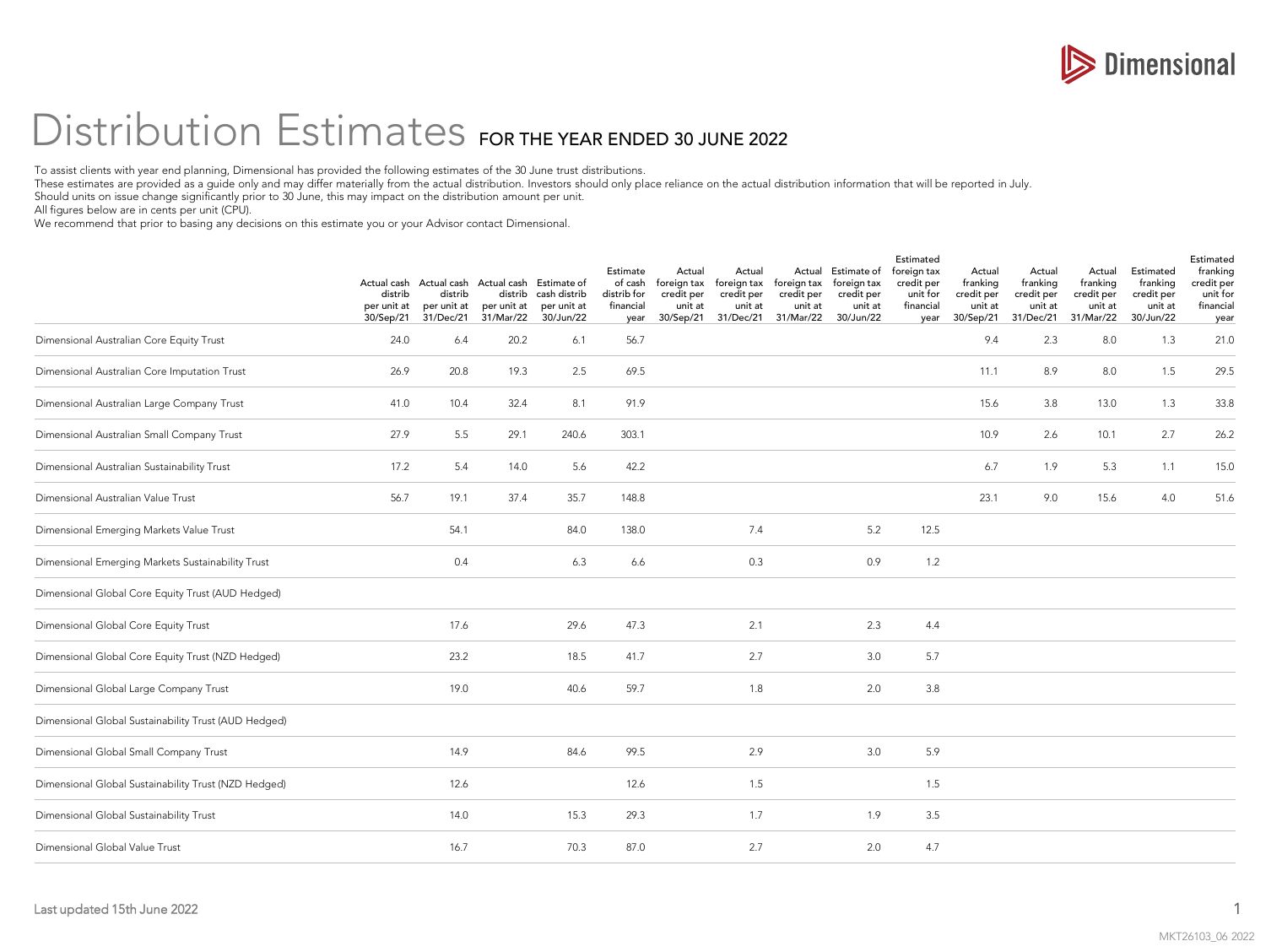

## Distribution Estimates FOR THE YEAR ENDED 30 JUNE 2022

To assist clients with year end planning, Dimensional has provided the following estimates of the 30 June trust distributions.

These estimates are provided as a guide only and may differ materially from the actual distribution. Investors should only place reliance on the actual distribution information that will be reported in July.

Should units on issue change significantly prior to 30 June, this may impact on the distribution amount per unit.

All figures below are in cents per unit (CPU).

We recommend that prior to basing any decisions on this estimate you or your Advisor contact Dimensional.

|                                                                         | distrib<br>per unit at<br>30/Sep/21 | Actual cash Actual cash Actual cash Estimate of<br>distrib<br>per unit at<br>31/Dec/21 | per unit at<br>31/Mar/22 | distrib cash distrib<br>per unit at<br>30/Jun/22 | Estimate<br>of cash<br>distrib for<br>financial<br>year | Actual<br>credit per<br>unit at<br>30/Sep/21 | Actual<br>foreign tax foreign tax foreign tax<br>credit per<br>unit at<br>31/Dec/21 | credit per<br>unit at<br>31/Mar/22 | Actual Estimate of<br>foreign tax<br>credit per<br>unit at<br>30/Jun/22 | Estimated<br>foreign tax<br>credit per<br>unit for<br>financial<br>year | Actual<br>franking<br>credit per<br>unit at<br>30/Sep/21 | Actual<br>franking<br>credit per<br>unit at<br>31/Dec/21 | Actual<br>franking<br>credit per<br>unit at<br>31/Mar/22 | Estimated<br>franking<br>credit per<br>unit at<br>30/Jun/22 | Estimated<br>franking<br>credit per<br>unit for<br>financial<br>year |
|-------------------------------------------------------------------------|-------------------------------------|----------------------------------------------------------------------------------------|--------------------------|--------------------------------------------------|---------------------------------------------------------|----------------------------------------------|-------------------------------------------------------------------------------------|------------------------------------|-------------------------------------------------------------------------|-------------------------------------------------------------------------|----------------------------------------------------------|----------------------------------------------------------|----------------------------------------------------------|-------------------------------------------------------------|----------------------------------------------------------------------|
| Dimensional Global Real Estate Trust                                    | 4.1                                 | 3.9                                                                                    | 1.6                      | 17.7                                             | 27.2                                                    | 0.8                                          | 0.5                                                                                 | 1.7                                | 0.9                                                                     | 3.9                                                                     |                                                          |                                                          |                                                          |                                                             |                                                                      |
| Dimensional Global Real Estate Trust (NZD Hedged)                       | 4.5                                 | 4.8                                                                                    |                          |                                                  | 9.3                                                     | 0.9                                          | 0.6                                                                                 |                                    |                                                                         | 1.5                                                                     |                                                          |                                                          |                                                          |                                                             |                                                                      |
| Dimensional Short Term Fixed Interest Trust                             | 1.0                                 | 1.0                                                                                    | 1.0                      | 1.0                                              | 4.1                                                     |                                              |                                                                                     |                                    |                                                                         |                                                                         |                                                          |                                                          |                                                          |                                                             |                                                                      |
| Dimensional Two-Year Sustainability Fixed Interest Trust - AUD<br>Class | 1.0                                 | 1.0                                                                                    | 1.0                      | 1.0                                              | 4.0                                                     |                                              |                                                                                     |                                    |                                                                         |                                                                         |                                                          |                                                          |                                                          |                                                             |                                                                      |
| Dimensional Two-Year Sustainability Fixed Interest Trust - NZD<br>Class | 0.9                                 | 0.9                                                                                    | 1.3                      | 2.6                                              | 5.8                                                     |                                              |                                                                                     |                                    |                                                                         |                                                                         |                                                          |                                                          |                                                          |                                                             |                                                                      |
| Dimensional Five-Year Diversified Fixed Interest Trust - AUD Class      | 1.1                                 | 1.0                                                                                    | 1.0                      | 1.0                                              | 4.1                                                     |                                              |                                                                                     |                                    |                                                                         |                                                                         |                                                          |                                                          |                                                          |                                                             |                                                                      |
| Dimensional Five-Year Diversified Fixed Interest Trust - NZD Class      | 1.0                                 | 0.9                                                                                    | 1.2                      | 2.3                                              | 5.3                                                     |                                              |                                                                                     |                                    |                                                                         |                                                                         |                                                          |                                                          |                                                          |                                                             |                                                                      |
| Dimensional Global Bond Trust - AUD Class                               | 0.8                                 |                                                                                        |                          | 0.5                                              | 1.3                                                     |                                              |                                                                                     |                                    |                                                                         |                                                                         |                                                          |                                                          |                                                          |                                                             |                                                                      |
| Dimensional Global Bond Trust - NZD Class                               | 1.2                                 |                                                                                        |                          |                                                  | 1.2                                                     |                                              |                                                                                     |                                    |                                                                         |                                                                         |                                                          |                                                          |                                                          |                                                             |                                                                      |
| Dimensional Global Bond Sustainability Trust - AUD Class                | 1.0                                 |                                                                                        |                          |                                                  | 1.0                                                     |                                              |                                                                                     |                                    |                                                                         |                                                                         |                                                          |                                                          |                                                          |                                                             |                                                                      |
| Dimensional Global Bond Sustainability Trust - NZD Class                | 1.8                                 |                                                                                        |                          |                                                  | 1.8                                                     |                                              |                                                                                     |                                    |                                                                         |                                                                         |                                                          |                                                          |                                                          |                                                             |                                                                      |
| Dimensional World Allocation 30/70 Trust                                |                                     | 5.2                                                                                    |                          | 9.6                                              | 14.8                                                    |                                              | 0.1                                                                                 |                                    | 0.2                                                                     | 0.3                                                                     |                                                          | 1.9                                                      |                                                          | 0.9                                                         | 2.8                                                                  |
| Dimensional World Allocation 50/50 Trust                                |                                     | 6.6                                                                                    |                          | 19.2                                             | 25.7                                                    |                                              | 0.2                                                                                 |                                    | 0.4                                                                     | 0.6                                                                     |                                                          | 2.0                                                      |                                                          | 1.5                                                         | 3.5                                                                  |
| Dimensional World Allocation 70/30 Trust                                |                                     | 12.4                                                                                   |                          | 50.6                                             | 63.0                                                    |                                              | 0.5                                                                                 |                                    | 0.7                                                                     | 1.2                                                                     |                                                          | 3.6                                                      |                                                          | 2.8                                                         | 6.4                                                                  |
| Dimensional Sustainability World Allocation 70/30 Trust                 |                                     | 5.3                                                                                    |                          | 2.8                                              | 8.1                                                     |                                              | 0.2                                                                                 |                                    | 0.6                                                                     | 0.8                                                                     |                                                          | 1.5                                                      |                                                          | 1.1                                                         | 2.6                                                                  |
| Dimensional World Equity Trust                                          |                                     | 18.8                                                                                   |                          | 59.4                                             | 78.2                                                    |                                              | 0.7                                                                                 |                                    | 1.1                                                                     | 1.8                                                                     |                                                          | 5.5                                                      |                                                          | 4.4                                                         | 9.9                                                                  |